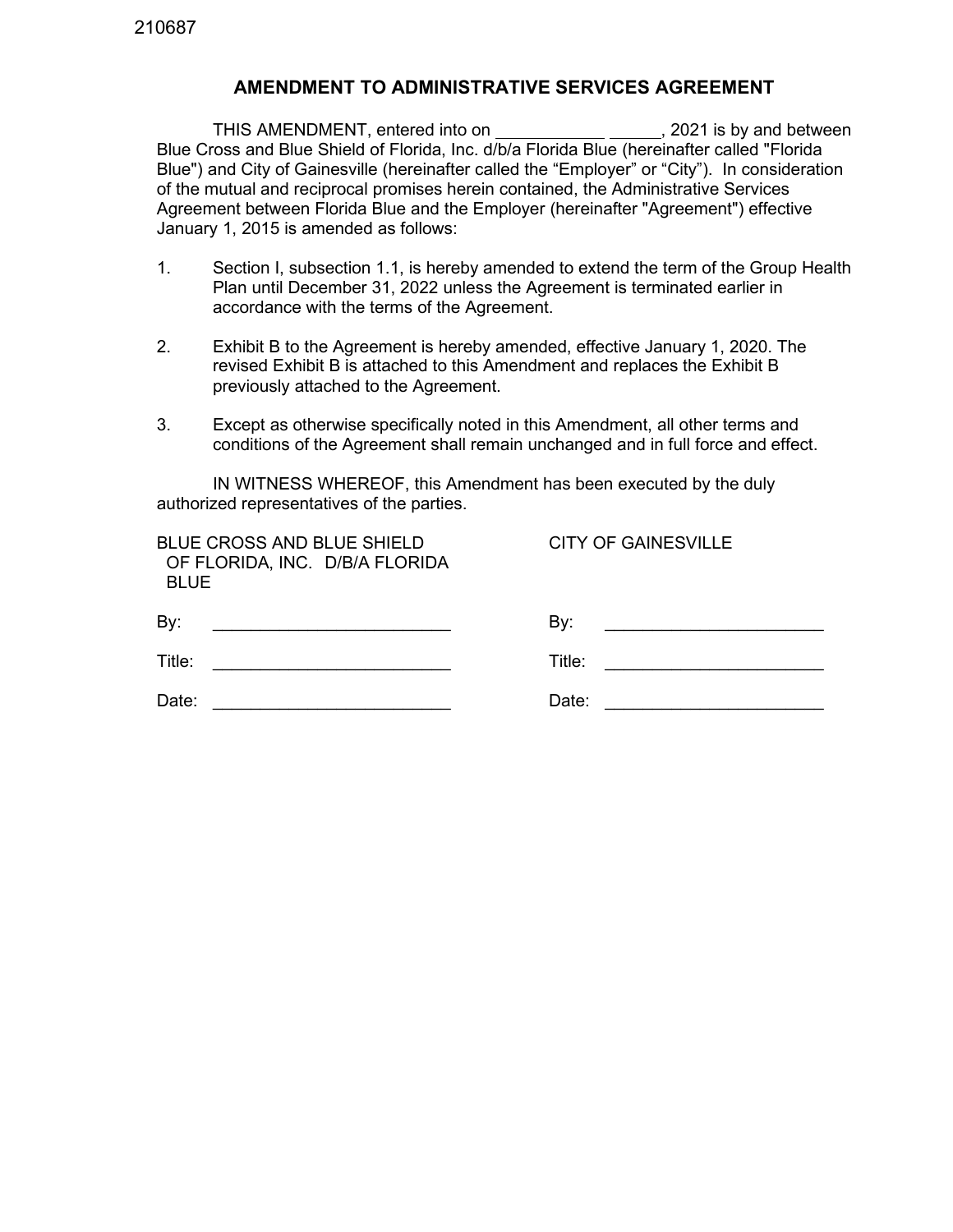## **EXHIBIT "B" to the ADMINISTRATIVE SERVICES AGREEMENT between BLUE CROSS AND BLUE SHIELD OF FLORIDA, INC. D/B/A FLORIDA BLUE and and and and CITY OF GAINESVILLE**

FINANCIAL ARRANGEMENTS Banking Arrangement

I. Effective Date.

The effective date of this Exhibit is January 1, 2020.

II. Bank Account.

The Employer agrees to establish a bank account prior to the effective date of this Agreement, in its own name, at the bank designated by the Administrator. The Employer authorizes the Administrator to write checks on the bank account in order to pay claims pursuant to this Agreement. The Employer agrees to maintain the bank account and the reserve amount as set forth below. The Employer shall be responsible for the reconciliation of its bank account, based on information and reports provided by the Administrator and the bank.

- III. Special Banking Information.
	- A. Name of Employer (as it is to appear on the checks) no more than 25 characters:

<u>C I T Y O F G A I N E S V I L L E</u>

B. Employer Bank Account Reference Number - 5 characters:

 $\underline{1} \underline{0} \underline{0} \underline{2} \underline{5}$ 

- C. Reserve Requirement: \$325,000
- D. Funding Frequency: Daily
- E. Method of Funding: ACH
- IV. Administrative Fees:
	- A. Administrative fees during the term of the Agreement:

\$26.44 per enrolled employee with single coverage per month from January 1, 2020 through December 31, 2020.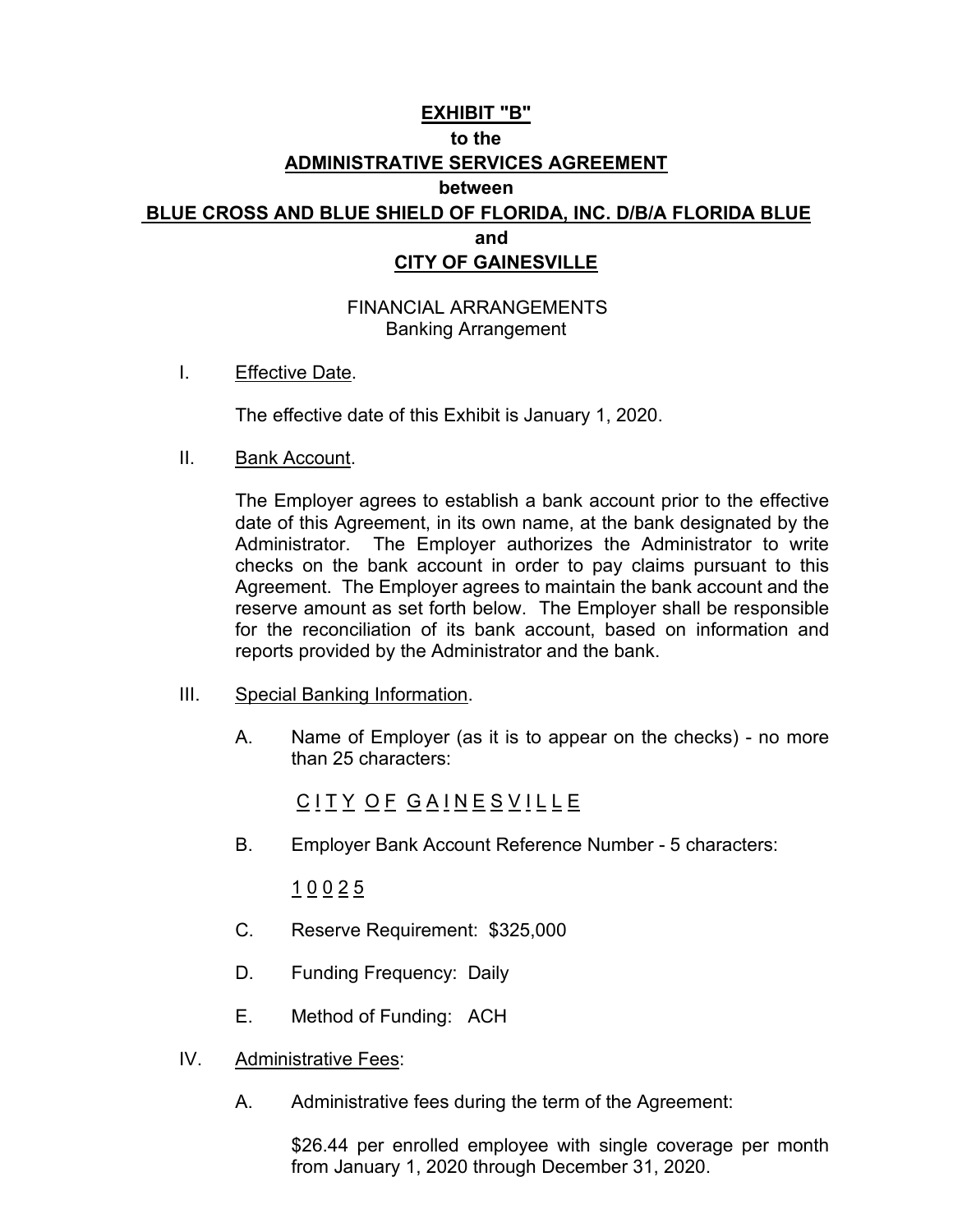\$63.03 per enrolled employee with Family coverage per month from January 1, 2020 through December 31, 2020.

\$27.23 per enrolled employee with single coverage per month from January 1, 2021 through December 31, 2022. \$64.92 per enrolled employee with Family coverage per month from January 1, 2021 through December 31, 2022.

- B. Administrative fees after the termination of the Agreement: 10% of claims paid.
- C. Access fees of up to 2.31% of Network Savings for PPO provider claims and 4.30% of Network savings for Traditional provider claims may be assessed for claims incurred in states under the BlueCard program as explained in more detail under Section 3.9 below. This access fee will not exceed two thousand dollars (\$2,000) for any one claim and will not apply in Florida, Alabama or in Consortium Plan service areas where enrolled members reside as long as enrollment continues to be equal to or greater than one thousand (1,000) contracts. On the first anniversary date after enrollment falls below one thousand (1,000) contracts, access fees will apply in those Consortium Plan service areas where enrolled members reside and Consortium fees were not previously established. Access fees will also apply in Consortium Plan service areas where no enrolled members reside. A determination of the Consortium Plan service areas that will not apply access fees for services rendered to members will be made on the basis of enrollment on each subsequent anniversary of this Agreement's effective date. Access fees will be applied on the basis of where the service was incurred, and not where the member resides.

Network Savings is defined as the total of the amounts computed by subtracting each "allowed amount" for a particular service under the terms of a participating provider's written agreement from each "billed amount" for such service. In no event shall the term "Network Savings" include duplicate charges or billed amounts for services or supplies not covered under the Employer's Plan. The term "allowed amount" means the amount received as payment in full by a participating provider, under that provider's written agreement, from both BCBSF and covered individuals under Employer's Plan for claims submitted to, and paid by BCBSF for a particular covered service, and the term "billed amount" means the amount which would be received by such provider for the same covered service utilizing that provider's charges.

V. Late Payment Penalty